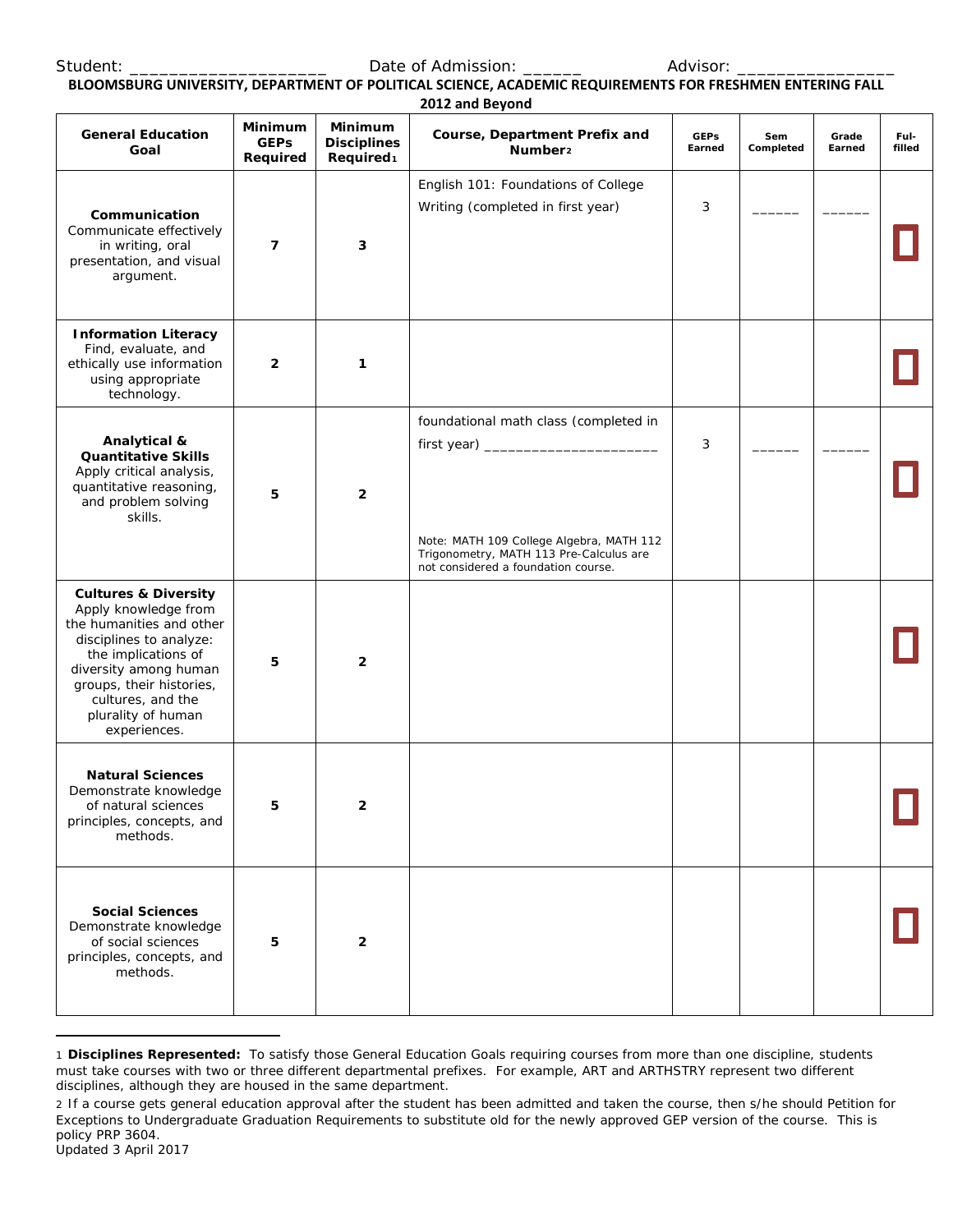| Student:                                                                                                                                                                                       |                                           |                                                  | Date of Admission:                                                                                                                     | Advisor:              |                  |                 |                |
|------------------------------------------------------------------------------------------------------------------------------------------------------------------------------------------------|-------------------------------------------|--------------------------------------------------|----------------------------------------------------------------------------------------------------------------------------------------|-----------------------|------------------|-----------------|----------------|
| <b>General Education</b><br>Goal                                                                                                                                                               | <b>Minimum</b><br><b>GEPs</b><br>Required | <b>Minimum</b><br><b>Disciplines</b><br>Required | Course, Department Prefix and<br><b>Number</b>                                                                                         | <b>GEPs</b><br>Earned | Sem<br>Completed | Grade<br>Earned | Ful-<br>filled |
| <b>Arts &amp; Humanities</b><br>Apply knowledge from<br>the arts and humanities<br>to analyze, evaluate, or<br>participate in the artistic<br>and literary traditions of<br>our diverse world. | 5                                         | $\overline{2}$                                   |                                                                                                                                        |                       |                  |                 |                |
| <b>Second Language</b><br>Demonstrate basic<br>communication skills in a<br>second language.                                                                                                   | $\overline{2}$                            | $\mathbf{1}$                                     | Note: Students may also earn the<br>required GEPs as a result of their score<br>on an appropriate foreign language<br>placement test.3 |                       |                  |                 |                |
| <b>Healthy Living</b><br>Participate in physical<br>activity and evaluate the<br>consequences of health<br>decisions.                                                                          | $\overline{2}$                            | 1                                                |                                                                                                                                        |                       |                  |                 |                |
| Citizenship<br>Exhibit responsible<br>citizenship.                                                                                                                                             | $\overline{2}$                            | 1                                                |                                                                                                                                        |                       |                  |                 |                |
| Minimum 40 distributed correctly between disciplines and goals:                                                                                                                                |                                           |                                                  |                                                                                                                                        |                       |                  |                 |                |
| No more than one Political Science course may be used to fulfill any one of the ten                                                                                                            |                                           |                                                  |                                                                                                                                        |                       |                  |                 |                |

# **Requirements to fulfill Political Science Major**

The departmental course requirements for a political science major consist of thirty-four (33) semester hours with at least twelve (12) credit hours in 300 or 400 level courses.

| A. Required Courses (15 credits): |       |                                      |                       |       |                                      |  |  |
|-----------------------------------|-------|--------------------------------------|-----------------------|-------|--------------------------------------|--|--|
| Semester<br>Completed             | Grade | <b>Political Science</b>             | Semester<br>Completed | Grade | <b>Political Science</b>             |  |  |
|                                   |       | 120 U.S. Government                  |                       |       | 360 Nations, States, and Government  |  |  |
|                                   |       | 280 Intro to International Relations |                       |       | 405 Development of Political Thought |  |  |
|                                   |       | 300 Political Science Research       |                       |       |                                      |  |  |

**\*All students in the Political Science Major must earn a letter grade of "C" or higher in all major courses. \*\*POLISCI 101 Elements of Political Science cannot be used to fulfill a major elective.**

#### **B. Political Science Electives (18 credits – 12 credits must be 300 or 400-level)**

| Semester  <br>Completed | Grade | <b>Political Science</b> | Sem.<br>Compl. | Grade | <b>Political Science</b> |
|-------------------------|-------|--------------------------|----------------|-------|--------------------------|
|                         |       |                          |                |       |                          |
|                         |       |                          |                |       |                          |
|                         |       |                          |                |       |                          |

<span id="page-1-0"></span>Updated 3 April 2017 3 [https://www.bloomu.edu/opa/placement\\_language](https://www.bloomu.edu/opa/placement_language)

l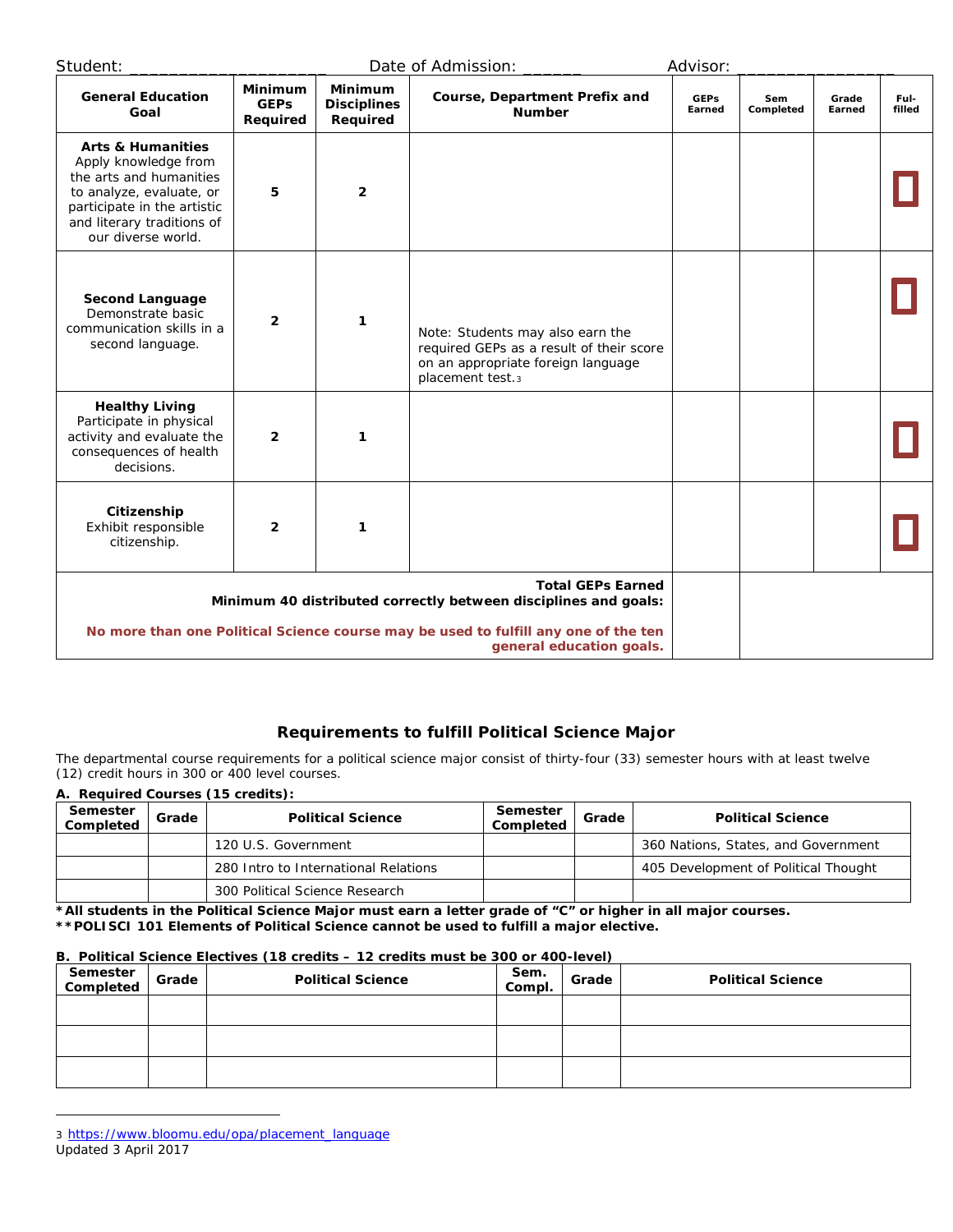## **C. Law Option Courses (Any 18 credits of the following courses)**:

| Sem.<br>Compl. | Grade | <b>Political Science</b>                    | Sem.<br>Compl. | Grade | <b>Political Science</b>                                |
|----------------|-------|---------------------------------------------|----------------|-------|---------------------------------------------------------|
|                |       | 440 The President and Congress              |                |       | 487 International Law and Organizations                 |
|                |       | 446 Constitutional Law I                    |                |       | 497 Internship in Political Science* (Legal<br>Setting) |
|                |       | 447 Constitutional Law II                   |                |       |                                                         |
|                |       | 448 Judicial Process                        |                |       |                                                         |
|                |       | 452 State and Local Government and Politics |                |       |                                                         |
|                |       | 456 Public Policy                           |                |       |                                                         |

**\*Up to 3 credits of an internship can count toward the Law Option.**

**D. Free Electives.** Use the table below to record additional courses to meet the graduation requirement of **120 total credit hours.** Electives may be in or out of the discipline of Political Science. Upper level Political Science courses are encouraged. Use of elective credits to obtain additional minors or second major is encouraged. Students should consult their advisors to select electives complementary to their major or career interests.

| Sem. Grade | Course | Sem.<br>Compl. | Grade | Course |
|------------|--------|----------------|-------|--------|
|            |        |                |       |        |
|            |        |                |       |        |
|            |        |                |       |        |
|            |        |                |       |        |
|            |        |                |       |        |
|            |        |                |       |        |
|            |        |                |       |        |
|            |        |                |       |        |
|            |        |                |       |        |
|            |        |                |       |        |
|            |        |                |       |        |

## **100/200 LEVEL COURSE GUIDE**

| 101 Elements of Political Science (does not count toward major | 210 Introduction to Political Theory           |
|----------------------------------------------------------------|------------------------------------------------|
| requirements)                                                  | 222 Women & Politics                           |
| 108 Contemporary Political Ideologies                          | 250 Globalization & the United Nations         |
| 120 U.S. Government                                            | 251 Model United Nations Laboratory (1 credit) |
| 181 Contemporary Issues World Politics                         | 280 Introduction to International Relations    |
| 207 Ethics, Politics & Public Policy                           | 300 Political Science Research                 |
|                                                                |                                                |

#### **300/400 LEVEL COURSE GUIDE**

| Upper Division, 300/400 level courses in Political Science |                                          |                                           |  |  |  |  |  |  |
|------------------------------------------------------------|------------------------------------------|-------------------------------------------|--|--|--|--|--|--|
| 303 Politics & the Arts                                    | 375 Multiculturalist Theory              | 464 Government & Politics of Ireland      |  |  |  |  |  |  |
| 310 Government & Politics of China                         | 376 Government & Politics of Middle East | 466 International Relations in            |  |  |  |  |  |  |
| 322 Political Violence                                     | 405 Development of Political Thought     | Contemporary East Asia                    |  |  |  |  |  |  |
| 326 Parties, Groups & Pub. Opinion                         | 447 Constitutional Law II                | 470 Political Science Capstone (1 credit) |  |  |  |  |  |  |
| 336 Public Administration Theory                           | 448 Judicial Process                     | 487 International Law & Organizations     |  |  |  |  |  |  |
| 360 Nations, States & Governments                          | 452 State & Local Government             | 490 Independent Study in Political Sci.   |  |  |  |  |  |  |
| 366 Political Systems Western Europe                       | 456 Public Policy                        | 492 Seminar in Government & Politics      |  |  |  |  |  |  |
| 368 Political Systems - Asia                               | 458 U.S. Foreign Policy                  | 497 Internship in Political Science       |  |  |  |  |  |  |
| 371 Political Systems - Africa                             | 462 Information Technology & World       |                                           |  |  |  |  |  |  |
| 373 Gov't and Politics of India & China                    | <b>Politics</b>                          |                                           |  |  |  |  |  |  |